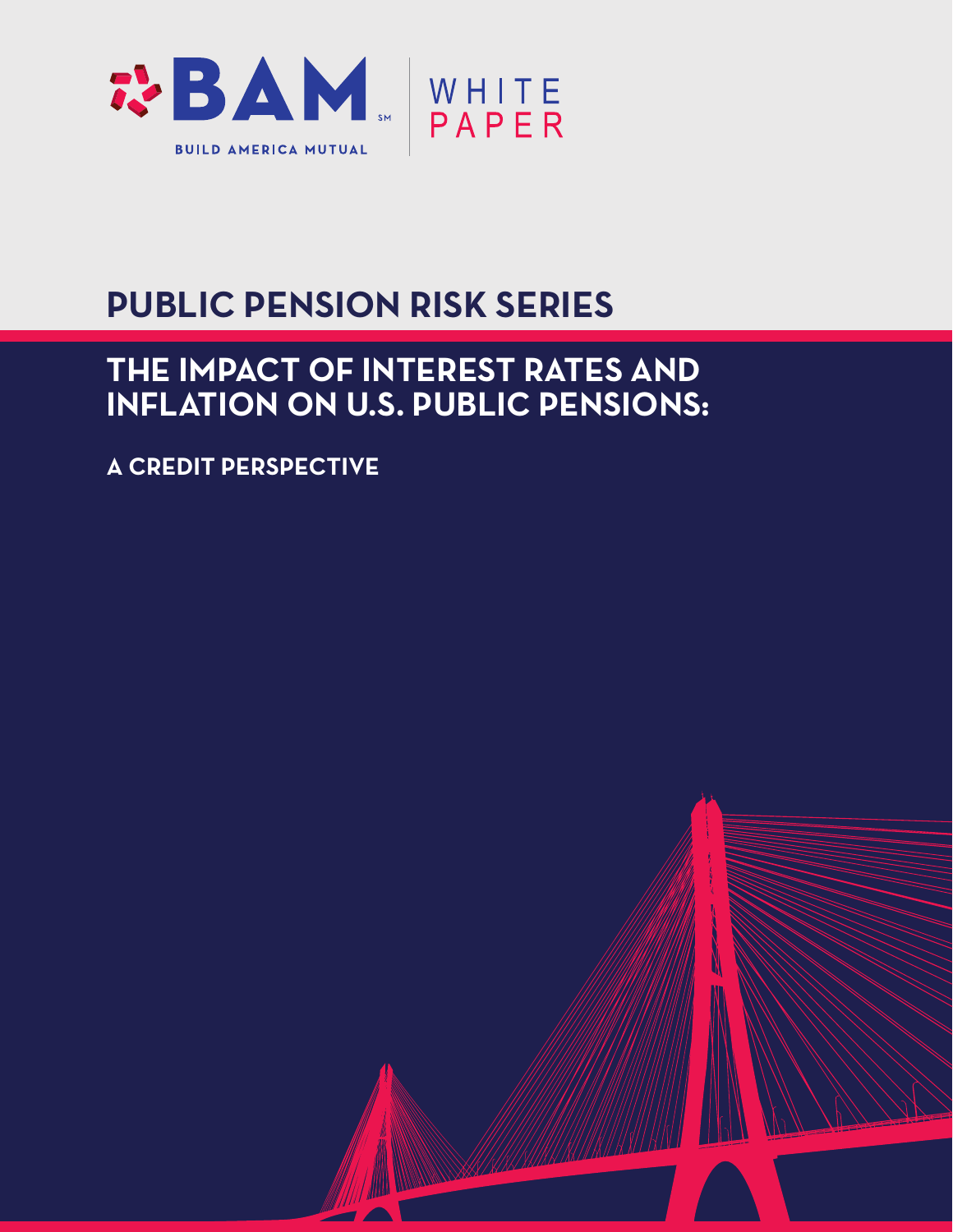## ABSTRACT

*Understanding the risks to municipal credit quality posed by public sector commitments to retirees requires a dynamic analysis that considers how multiple economic and demographic factors will interact over the life of a bond issue. One key issue to analyze is the effect of prevailing and anticipated interest rate and inflation environments on pension funding – and assessing how changes in those conditions may impact pension risks in the future.*

*That analysis is particularly important now: The global economy has experienced a lengthy period characterized by low interest rates and low inflation. Fueled by recent economic stimulus measures and supply chain issues, inflation is picking up. Amidst uncertainty over whether the uptick in inflation is transitory or part of a longer-term trend, this paper examines the credit implications related to U.S. state and local government pensions1 of different scenarios for interest rates and inflation.*

*To examine the low-interest environment, we look back at actual developments that occurred during the time period 2010 thru 2019 and then discuss their credit implications, assuming that the low interest rate environment continues for the foreseeable future. Broadly, across the universe of U.S. public sector pension plans, it's possible to identify three major trends that were driven by the extended low-interest rate environment during the time period:*

- *• Lower assumptions for future returns, increasing the actuarially determined contribution necessary to maintain or improve a plan's funded status.*
- *• Higher market values for current assets, reducing the risk that pension or other post-employment benefit obligations will "crowd out" other municipal spending priorities, (including debt service).*
- *• Increasing allocations to riskier investments, raising the risk of volatility in pension plan returns which can make returns less predictable, and add risk to a plan's budgetary requirements over time.*

*To examine the credit implications of a higher-interest, higher-inflation scenario, we need to take a more theoretical perspective on possible trends to examine, because so much has changed in the U.S. public sector pension universe since the last period of moderate inflation, which ended more than 20 years ago2. Funding levels, plan demographics, asset allocations, and in many cases plan provisions have changed dramatically during that time. We will examine the impact of higher interest and higher inflation as though these trends are starting now, in today's public sector pension environment. Trends to be examined include3:* 

- *• Potential impact on pension fund investment returns;*
- *• Potential demographic impacts;*
- *• Actuarial assumption changes and the impact on employer contribution requirements;*
- *• Possible legislative reactions.*

Understanding these broad impacts is not a substitute for analysis at the individual credit level. One or *more of the trends we will examine may not be present at any individual public sector retirement system, and the net impact of these trends on the risk profile of an issuer's retirement obligations can vary widely. In addition to explaining these trends and their potential implications for municipal credit quality, this paper will discuss BAM's approach to incorporating them into its overall credit analysis.*

This paper specifically does not include private sector pension plans, whose liabilities (both for plan funding and accounting) are directly linked to the interest rate environment. Furthermore, while the focus of this paper relates to pension plans, the same points made herein can also generally be applied to funded (not pay-as-you-go) other postemployment benefit plans.

<sup>&</sup>lt;sup>2</sup> The last time the 10-year compound rate of inflation was above 3% was 1998, when it was 3.12%, according to Bureau of Labor Statistics CPI-U data (author's tabulations from data found here: https://data.bls.gov/data).

<sup>&</sup>lt;sup>3</sup> This section draws from Record of Society of Actuaries 1979, Vol. 5 No.4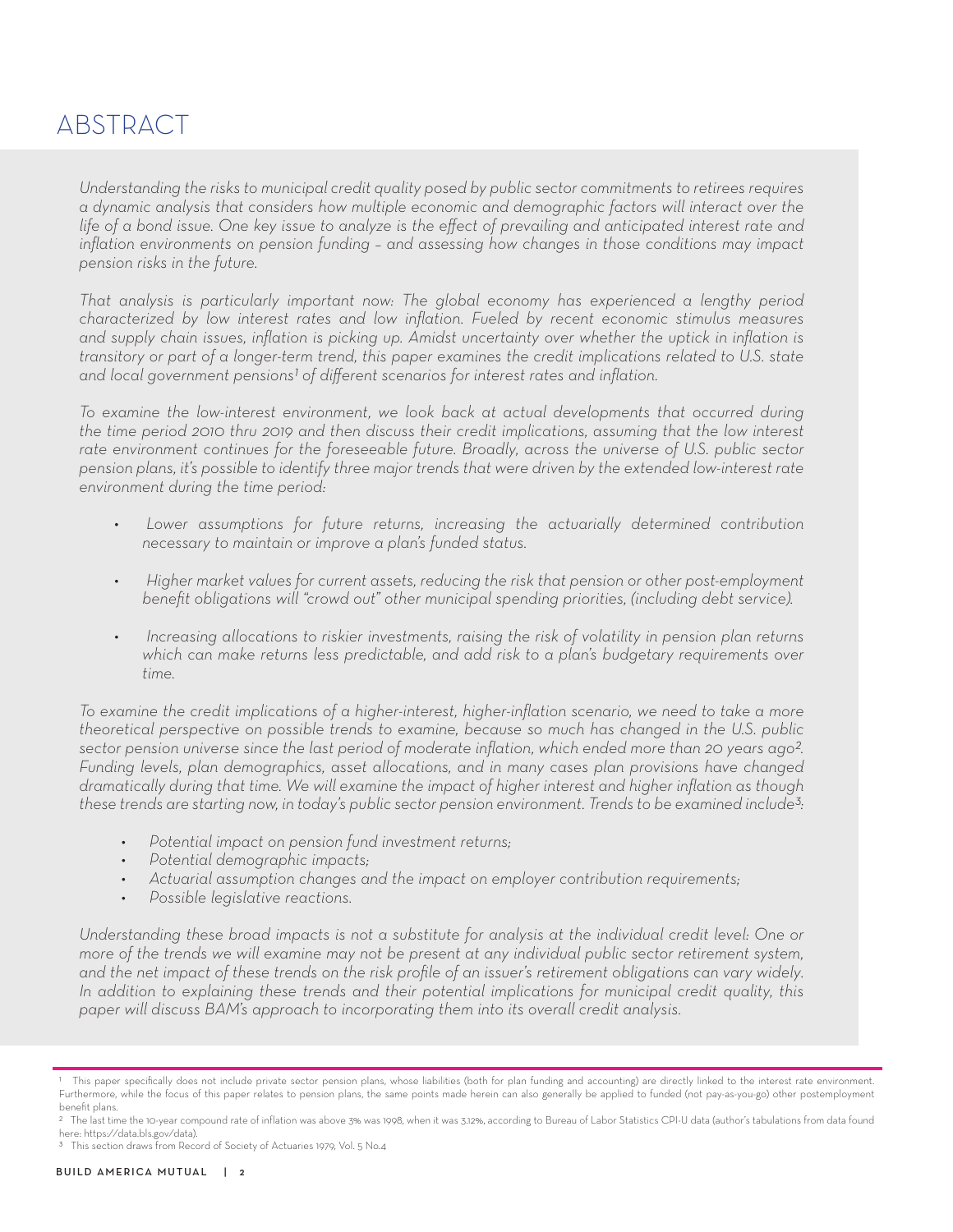# **SCENARIO** *1:*

# The Low Interest-Rate, Low Inflation Environment

Since the beginning of 2010, U.S. Treasury yields have been low, with 10-year yields averaging 2.4% (2.3% since 2015) and 30-year yields averaging 3.2% (2.8% since 2015)*4*. And during those ten years of persistently low interest rates, state and local pension plans in the U.S. experienced further declines in funding ratios (plan assets divided liabilities), indicating a need for increased employer contributions that, in turn, increase budget pressures and, potentially, credit risks.

BAM's pension and other postemployment benefit (OPEB)*5* risk analysis methodology includes both quantitative and qualitative aspects, and persistent low interest rates can affect both. For this paper, we:

- Assumed that observed trends since 2010*6*, during a period of actual low interest rates, continue into the foreseeable future, and then
- Translated those trends into impacts on BAM's pension/OPEB risk analysis, by separately considering what might happen to plan liabilities, plan assets, plan contributions, and other more qualitative factors.

The limits of this approach should be noted: This paper is not attempting to make a prediction of future asset performance (and other trends), but is simply an exercise that projects forward trends of the period 2010 thru 2019. Notably, in addition to low interest rates, the U.S. economy in that decade was characterized by low inflation and steady growth without recession: Going forward, deviations from either of those factors could have a tremendous impact on future asset performance, and in turn, BAM's assessment of pension/OPEB risk.

<sup>4</sup> Author tabulations of daily U.S. 10- and 30-year Treasury yields for the periods of January 1, 2010 and January 1, 2015 thru December 31, 2019. Corporate and municipal bond yields typically correlate to Treasury yields, and so Treasuries are a reasonable indicator of the greater interest rate environment.

<sup>5</sup> OPEB usually refers to retiree health benefits, but can also include retiree life insurance and other benefits that are not pensions.

<sup>6</sup> Choosing the observation period 2010 thru 2019 has the dual advantage of being a period of demonstrably low interest rates and excluding both the stock market noise of the Great Recession of 2008-2009 and the market volatility (starting in February./March 2020) associated with the COVID-19 pandemic.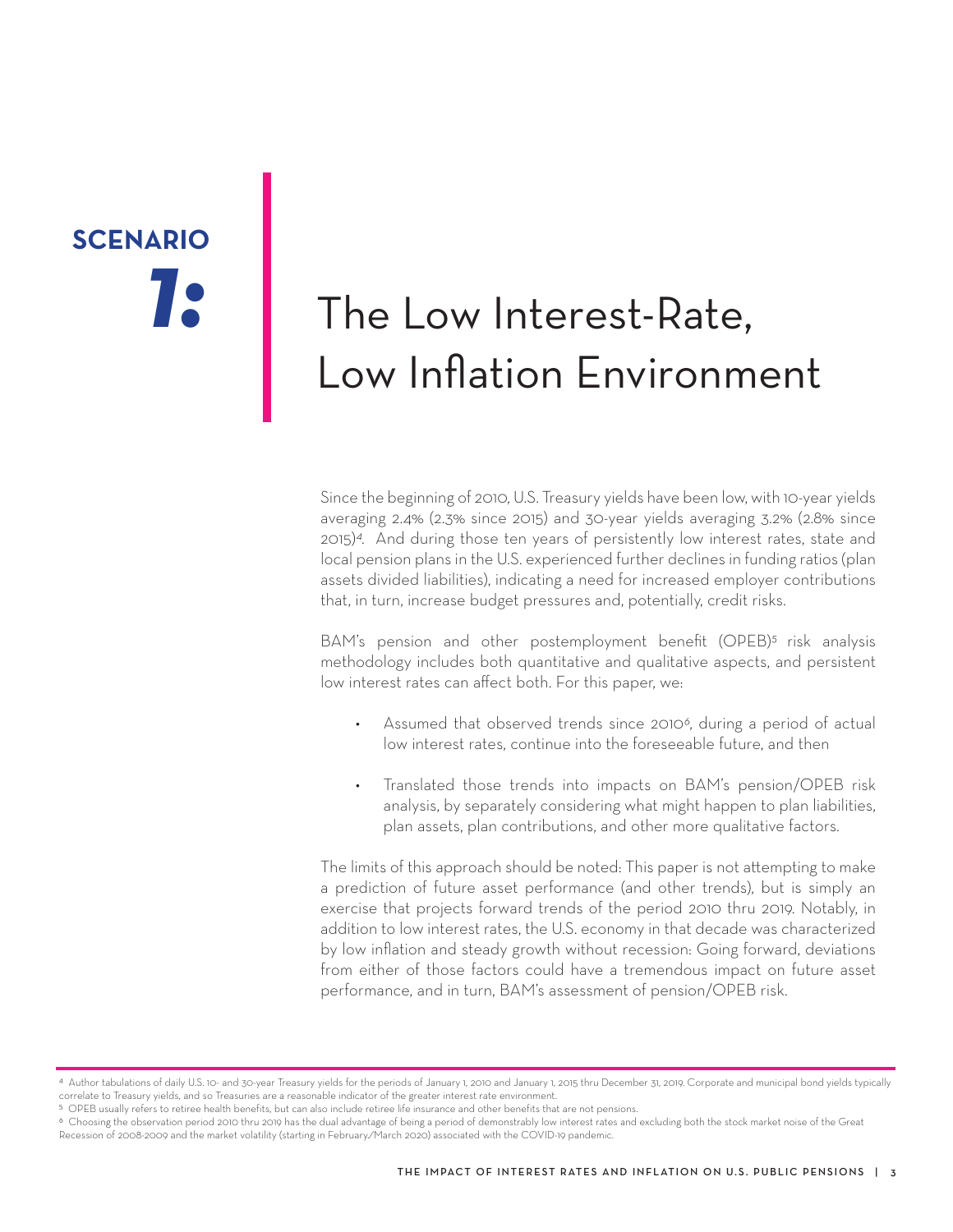## IMPLICATIONS OF PERSISTENT LOW INTEREST RATES

Persistent low interest rates correlate to various economic factors*7* that may have credit implications:

INCREASED CONSUMER SPENDING: A low interest rate environment correlates with lower interest rates charged on loans. When the cost of borrowing is lower, consumers in general are willing to spend more. More consumer spending means an increase in the demand for goods, which can help fuel increases in productivity and increase stock market prices.

SIMULTANEOUSLY LOW FEDERAL FUNDS RATE AND INFLATION: High demand for goods, driven by more consumer disposable income in a low interest rate environment, may cause inflation to tick upward. To keep inflation in check, the Fed may increase the federal funds rate, which is closely correlated to loan interest rates. A higher cost of borrowing means less disposable income, which slows down spending, decreases demand for goods, and in turn should control inflation. However, this can result in a negative impact on stock prices. If low interest rates are assumed to persist, it would suggest that rising inflation continues to not be a concern, and that the Fed keeps the federal funds rate low—thereby maintaining an environment for favorable stock market performance.

STABLE OR RISING U.S. STOCK AND BOND MARKETS: Already discussed above is that lower interest rates should correlate to increased stock market prices. Bond prices are inversely affected by changes in interest rates. When interest rates rise, demand for lower-yielding bonds drops, decreasing their prices. When rates fall, demand for higher-yielding bonds increases, causing their prices to rise. However, if low interest rates are assumed to persist, it creates an environment in which bond prices can at least remain steady.

Actual market performance over the period 2010 thru 2019 has borne out the theoretical assertions listed above, as shown in Figures 1-A (annual 2010-2019) and 1-B (cumulative to each year, beginning January 1, 2010)*8* below.



Over the ten-year period beginning in 2010, S&P 500 stock market index has returned 11.2%, bonds (as represented by the Bloomberg Barclays US Aggregate Bond Index) have returned 3.7%, and annual inflation (CPI-U) has been 1.8%.

<sup>7 &</sup>quot;How Interest Rates Affect the U.S. Markets," by Chris Seabury, July 31, 2019, https://www.investopedia.com/articles/stocks/09/how-interest-rates-affect-markets.asp

<sup>8</sup> Author's tabulations of S&P 500 from https://www.macrotrends.net/2324/sp-500-historical-chart-data, Bloomberg Barclays US Aggregate Bond Index from www.bloomberg.com, and Bureau of Labor Statistics CPI-U from https://www.bls.gov/regions/midwest/data/consumerpriceindexhistorical\_us\_table.pdf Note, just as we have assumed that Treasury yields are a reasonable indicator of the interest rate environment, we are assuming that the S&P 500 index is an indicator of stock market performance and the Bloomberg Barclays US Aggregate Bond Index is an indicator of bond market performance.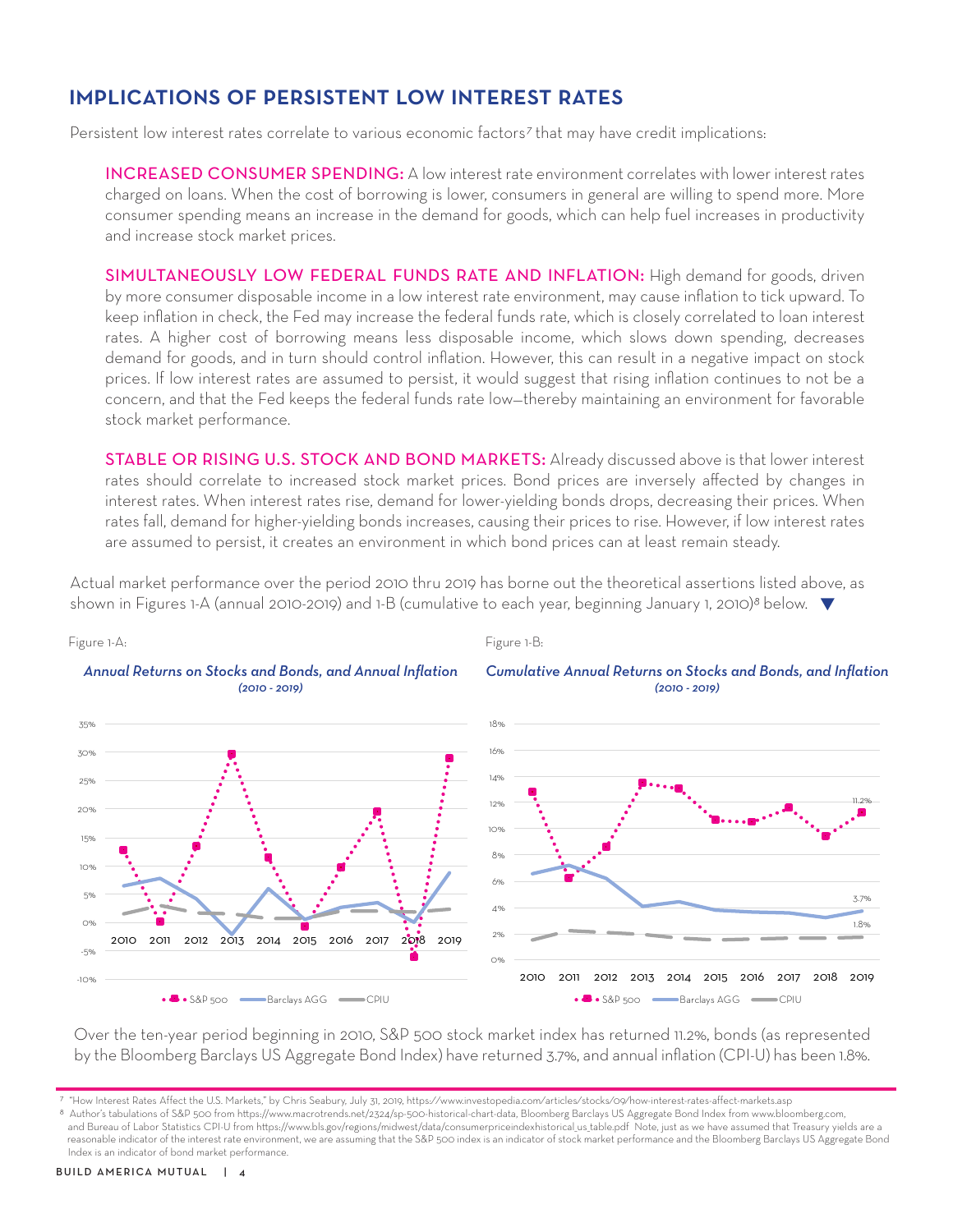### TREND 1: Decreasing investment return assumptions

The median discount rate in use for financial reporting by issuers was  $7.25\%$  in 2019 (see Figure 2)<sup>9</sup>, and the discount rate is usually equal to, or about the same as, the rate used by actuaries to determine pension plan contributions. Since FY 2001, when the median discount rate was 8.0%, there has been a slow, but steady, movement to decrease the discount rate. It should be noted that in FY 2009-2010, the median rate was still 8.0%, so the change in the median rate from 8.0% to 7.25% has really taken place in the last ten years.

## Implications for BAM Pension Risk Analysis

Figure 2:



Assuming this trend continues, lower discount rates imply that disclosed plan liabilities will increase*10*, but it's unclear by how much. Historically, decreases to investment return assumptions have had a minor impact on unfunded plan liabilities, but it's possible that the impact will be different going forward.*11*

The discount rate, also known as the investment return assumption, is comprised of two parts: inflation and the real rate of return on plan assets. See Figure 3*12* below, which shows the breakdown of components of the assumed investment returns, and note that the trend of decreasing nominal rates of return is especially pronounced after 2009, which is consistent with what we observed in Figure 2.

9 Public Fund Survey, NASRA, December 2019, updated February 2020

10 Mathematically, the lower the discount rate, the higher the liability, all else being equal.

11 "How Did State/Local Plans Become Underfunded?" by Alicia H. Munnell, Jean-Pierre Aubry, and Mark Cafarelli, January 2015, which showed that of the entire change in unfunded liabilities from FY 2001 to FY 2013, only 7.1% of the change was attributed to changes in actuarial assumptions, including the discount rate.

12 NASRA Issue Brief: Public Pension Plan Investment Return Assumptions, updated February 2021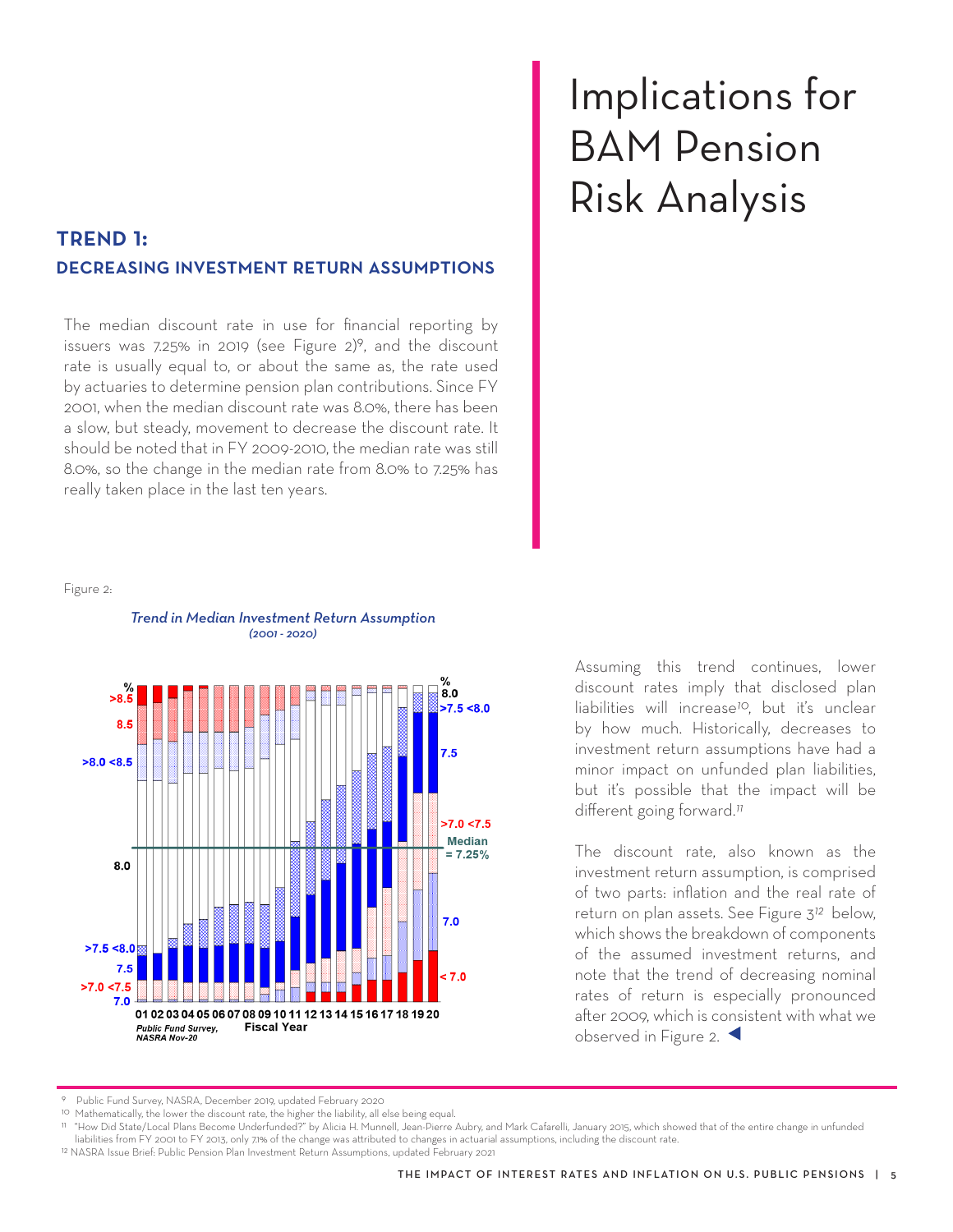Figure 3:

#### *Historical Average Assumed Nominal and Real Rates of Return and Average Assumed Inflation Rate (2002 - 2019)*



Figure 3 suggests that the primary cause of decreases to investment return assumptions has been changes to the assumed rate of inflation. This is important because the *reason* for the discount rate decrease matters: if it's because of a decrease in the plan's real rate of return of investments, liabilities will increase by more than if the reason is a decrease in the inflation assumption. Here's why: The inflation assumption is also a component of the plan's salary increase and cost-of-living adjustment assumptions; if the inflation assumption is lowered, it would tend to decrease the salary increase and cost of living adjustment (COLA) assumptions as well. Changes to these assumptions would lower liabilities, partially offsetting the impact of the discount rate liability increase. In short, if the trend of slowly decreasing investment return assumptions continues, it should result in modestly higher plan liabilities.

## BAM's View:

## *Implications for Credit Analysts*

Under BAM's pension/OPEB risk analysis methodology, plan liabilities and employer contributions are already adjusted to a constant 6% discount rate. Therefore:

- BAM's quantitative metrics related to plan liabilities should be essentially unchanged by a decrease in the issuer's discount rate (they might improve slightly if the discount rate change is driven by the inflation assumption, causing salary growth and/or COLA assumptions to decrease);
- To the extent plan liabilities increase, actuarially determined employer contributions should increase (which often—but not always*13*—translates into higher actual employer contributions). One of BAM's qualitative pension/OPEB risk factors is to examine the projected number of years it will take to pay off unfunded liabilities. To the extent actual contributions rise as a result of a discount rate decrease, the pay-off period may shorten.

In summary, discount rate decreases should result in modest improvements to BAM's quantitative metrics and qualitative risk assessment factors.

<sup>&</sup>lt;sup>13</sup> Some pension plans' contributions are not actuarially determined and so changes in plan liabilities would not directly affect employer contributions. For example, some plans' contribution rates are legislated percentages of payroll.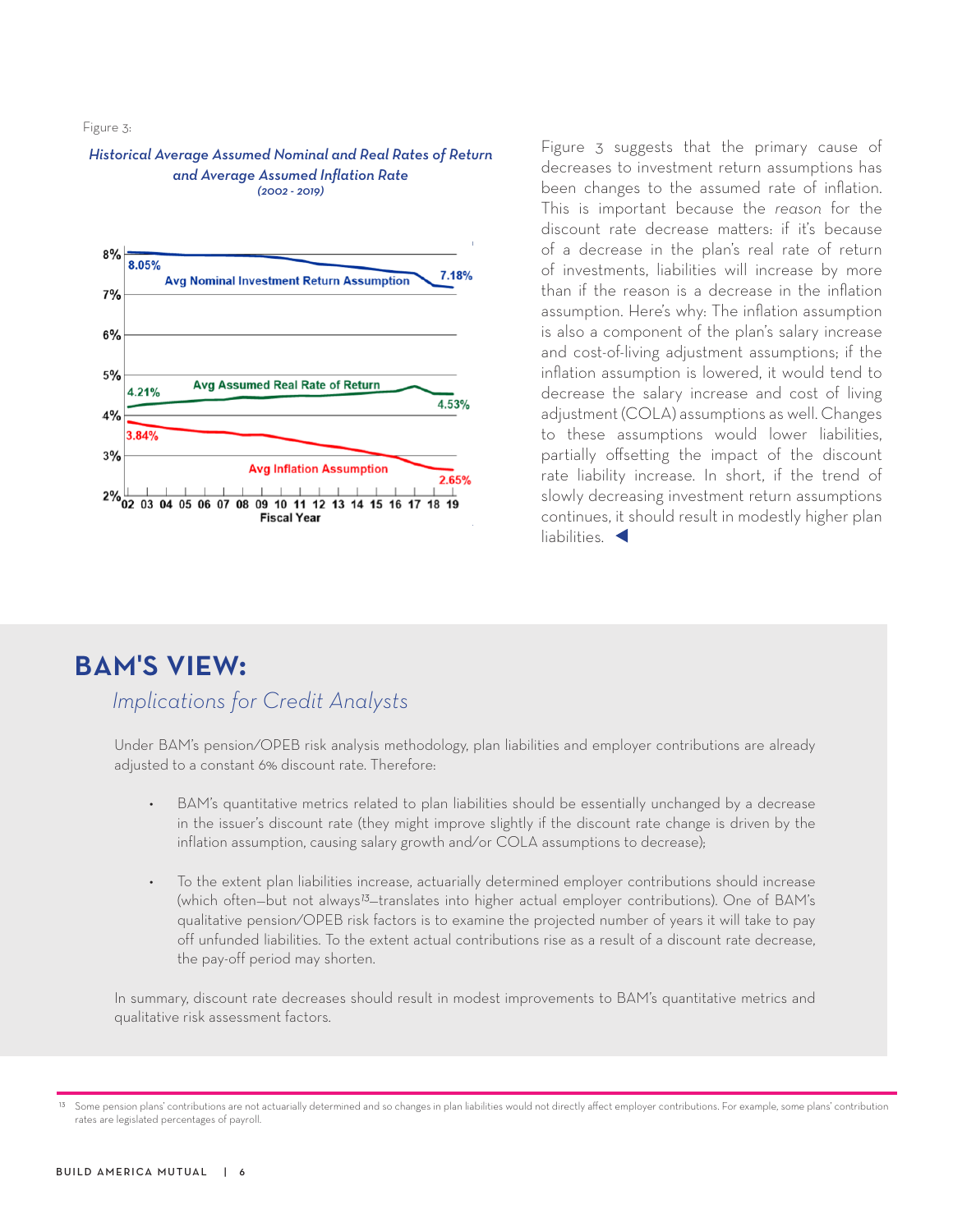### TREND 2: FAVORABLE PENSION FUND ASSET PERFORMANCE

Data indicates that pension fund assets performed favorably over the period 2010 thru 2019. As noted above, over the tenyear period beginning in 2010, stocks have returned 11.2%, and bonds have returned 3.7%. Of course, public pension funds consist of a combination of these and other asset classes (such as real estate and alternatives). Over the ten-year period ending December 31, 2019, pension fund investment returns have averaged 9.1%. See Figure 4.<sup>14</sup>

#### Figure 4:

### *Historical U.S. Public Sector Pension Fund Asset Performance (thru 2019)*



At the same time, actuarial investment return assumptions have declined to a median rate of 7.25% in fiscal 2019. Assuming the trends over the past 10 year period continue into the future, the implication is that unfunded pension liabilities will continue to decrease, but only modestly. As over the past ten years, there are strong headwinds keeping pension funds from experiencing more-significant progress in closing the gap between plan assets and liabilities, including: insufficient contributions, demographic shifts, and the aforementioned decreases to the discount rate, which raise the bar for break-even contribution levels. And, over the past ten years, the fixed income portion of asset portfolios has delivered very little upside; in an era of persistently low interest rates, fixed income investment performance may continue to challenge the delivery of superior pension fund asset returns.

## BAM's View:

The implications of favorable investment performance for pension/OPEB risk analysis are:

- Favorable asset performance would translate into lower adjusted unfunded liabilities and lower adjusted contributions, which would result in positive impacts to all of BAM's quantitative pension metrics.
- Furthermore, BAM's qualitative factors that are affected by unfunded liabilities may experience improvement: the number of years needed to pay off unfunded liabilities, a lower incidence (or delay) of depletion dates*15*, and the demographic risk factor (which BAM cross-references to the pension plan's BAM-adjusted funding ratio)*16*.

<sup>14</sup> Public Plans Data https://publicplansdata.org/ March 2021; author's tabulations.

Under GASB 67/68 requirements, when determining the discount rate for liability measurement, plan assets and liabilities are projected to determine the period over which assets are sufficient to pay plan benefits; if assets run out before benefit obligations, the cross-over point is the pension fund's depletion date. When this occurs, it is a sure sign that the employer's funding policy is not adequate. BAM considers the existence of a depletion date a significant pension risk factor.

BAM assumes the demographic risk, which rises as the percentage of retirees in the overall pension plan population rises, is mitigated by high funding ratios (assets divided by liabilities).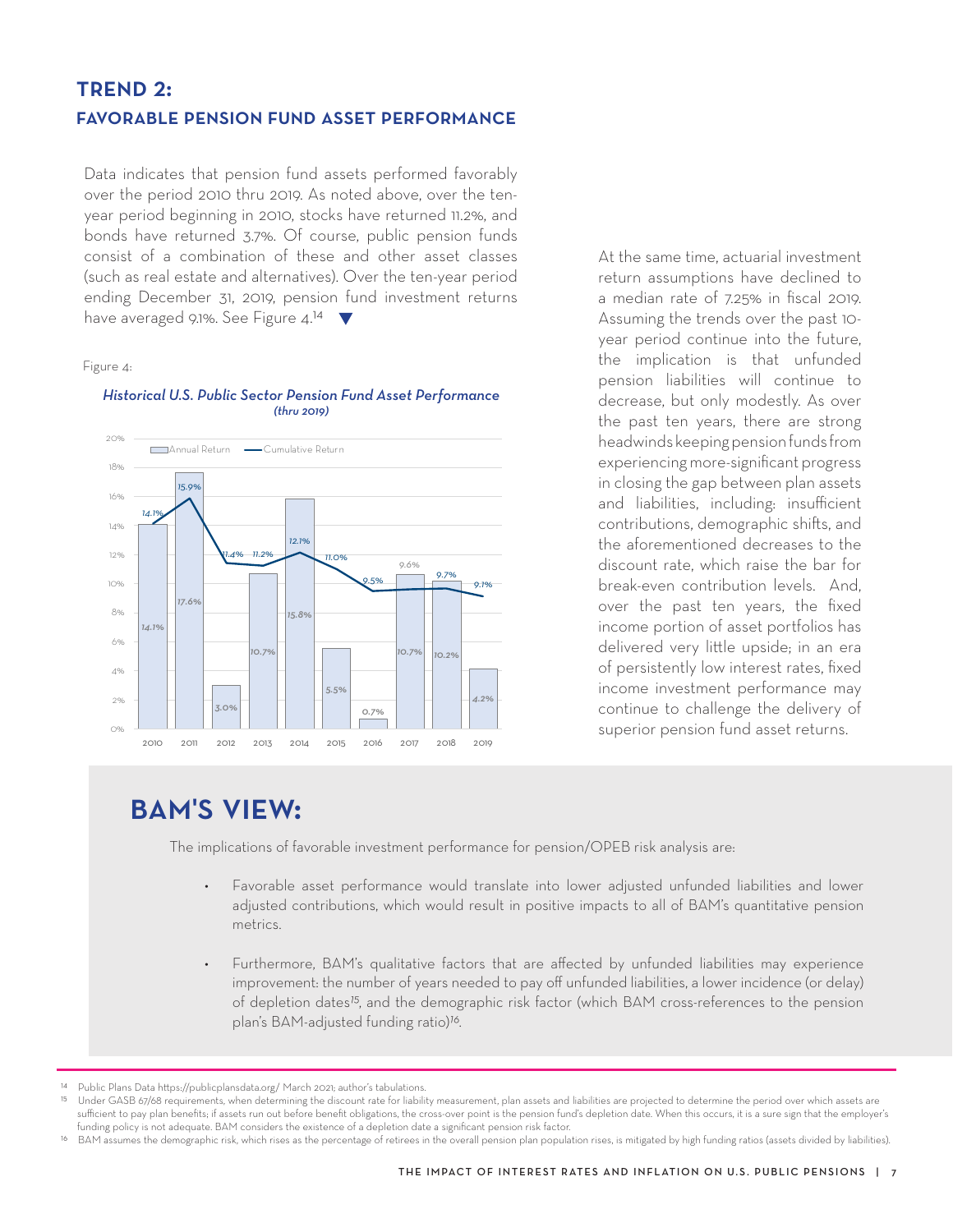## TREND 3: plan sponsors embrace riskier pension assets

A notable trend that took place over the period 2010 thru 2019 was the continued movement of plan assets toward riskier investments. See Figure 5.17 This trend was partly fueled by Governmental Accounting Standards Board rules, which dictate that pension and OPEB financial disclosure discount rates are to be based on the expected return on plan assets, and also partly fueled by plan sponsors' hesitance to lower discount rates, which could translate into higher funding costs and budgetary pressure. But the key underlying factor in the trend toward investing in riskier asset classes is the search for investment return, because fixed income investments were not a high-return asset class over the past decade (see Figures 1-A and 1-B).  $\blacktriangledown$ 



If we assume that low interest rates persist, and further assume the trend away from fixed income investments in favor of more-volatile investments such as equities and alternatives, then we would expect a negative impact from a pension-risk perspective. More-volatile investments can deliver favorable returns when performing well, but are more susceptible to losses, and can face larger losses, when a financial downturn occurs. When asset losses occur, the pension funding requirements to make up for those losses put more pressure on issuers' budgets: in extreme cases, these costs can crowd out an issuer's ability to pay its debts and trigger defaults.

One might observe from Figure 5 that the sum of average asset allocations of equities and alternatives is not significantly higher at the end of 2019 compared to 2010 (63.2% in 2010 compared to 64.2% in 2019). However, this change takes on more significance when considered in the context of a steadily aging pension plan population. The national average ratio of active members to retired members was 1.91 in 2010, and was 1.34 in 2019.*18* So, one can reasonably conclude that pension plans' assets have been taking on risk at the same time the covered plan population is aging.

<sup>17</sup> Public Plans Data https://publicplansdata.org/ March 2021; author's tabulations.

Public Fund Survey, November 2020. The lower the ratio, the greater portion of the pension plan population is comprised of retirees. Note, the national ratio has steadily declined at least since 2002.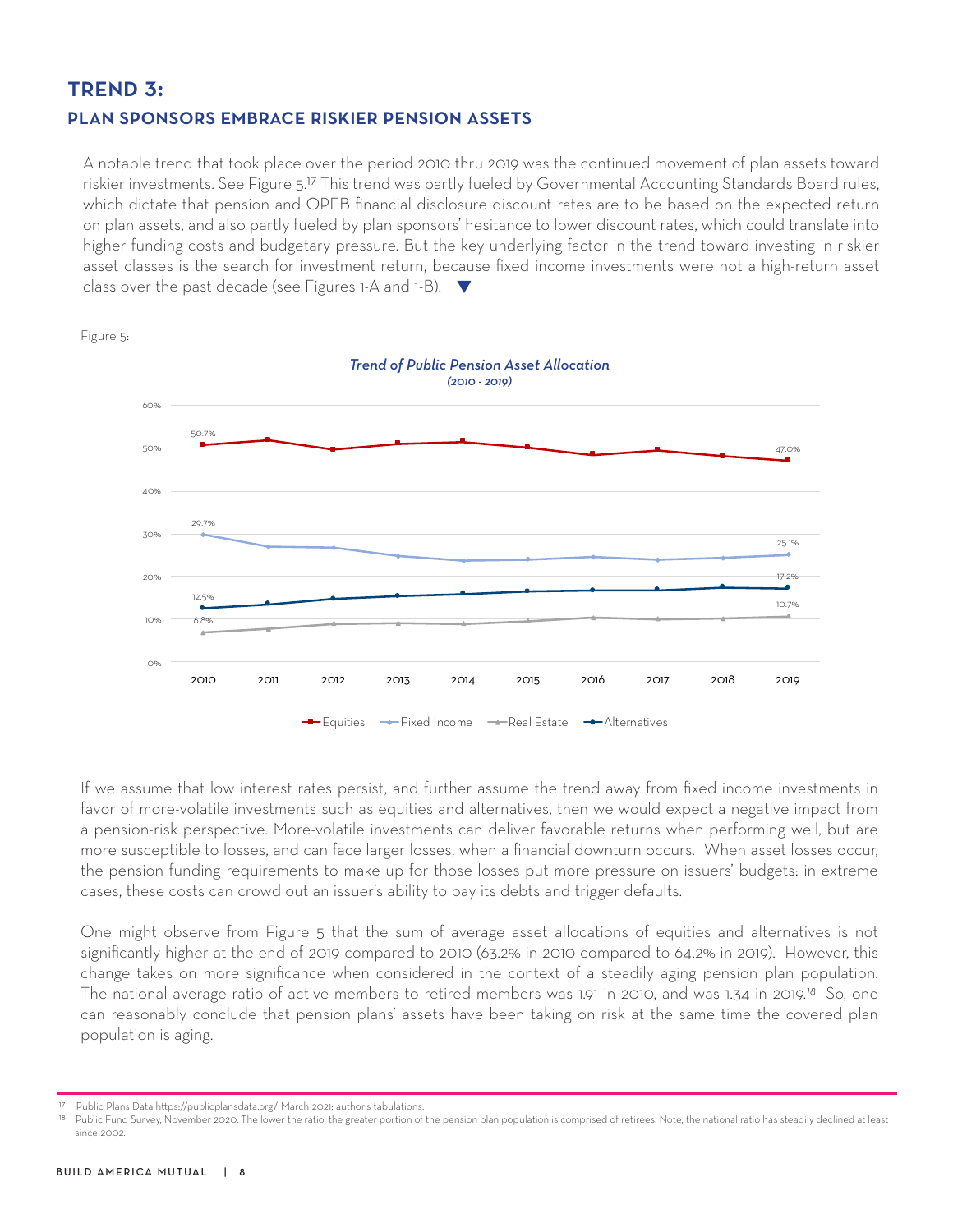## BAM's View:

Much like an individual investor, time horizon affects the level of volatility a pension plan can tolerate. For example, a pension plan whose population mainly consists of young employees has more time to weather asset volatility than a pension plan whose population mainly consists of retirees. Therefore, BAM cross-references the percentage of plan assets in morevolatile assets against the demographics of the plan population. See Table 1.  $\blacktriangledown$ 

### Table 1:

### *BAM's View of How Demographics and Investment Policies Interact*

### *Ratio of Actives to Annuitants*

| Percent of Portfolio Equities<br>plus Alternatives | < 50%           | $\ge$ 50% and < 100% | $\geq$ 100% and < 150% | > 150% |
|----------------------------------------------------|-----------------|----------------------|------------------------|--------|
| $\geq$ 80%                                         | Highly Elevated | Flevated             | Moderate               | Low    |
| ≥ 65% and < 80%                                    | Flevated        | Moderate             | Moderate               | Low    |
| ≥ 50% and < 65%                                    | Moderate        | Moderate             | <b>LOW</b>             | Low    |
| $<$ 50%                                            | _OW             | Low                  | 0W                     | LOW    |

Persistently low interest rates can set the stage for heightened investment risk in issuers' pension plans, which is likely to be exacerbated by demographic trends toward more mature plan populations.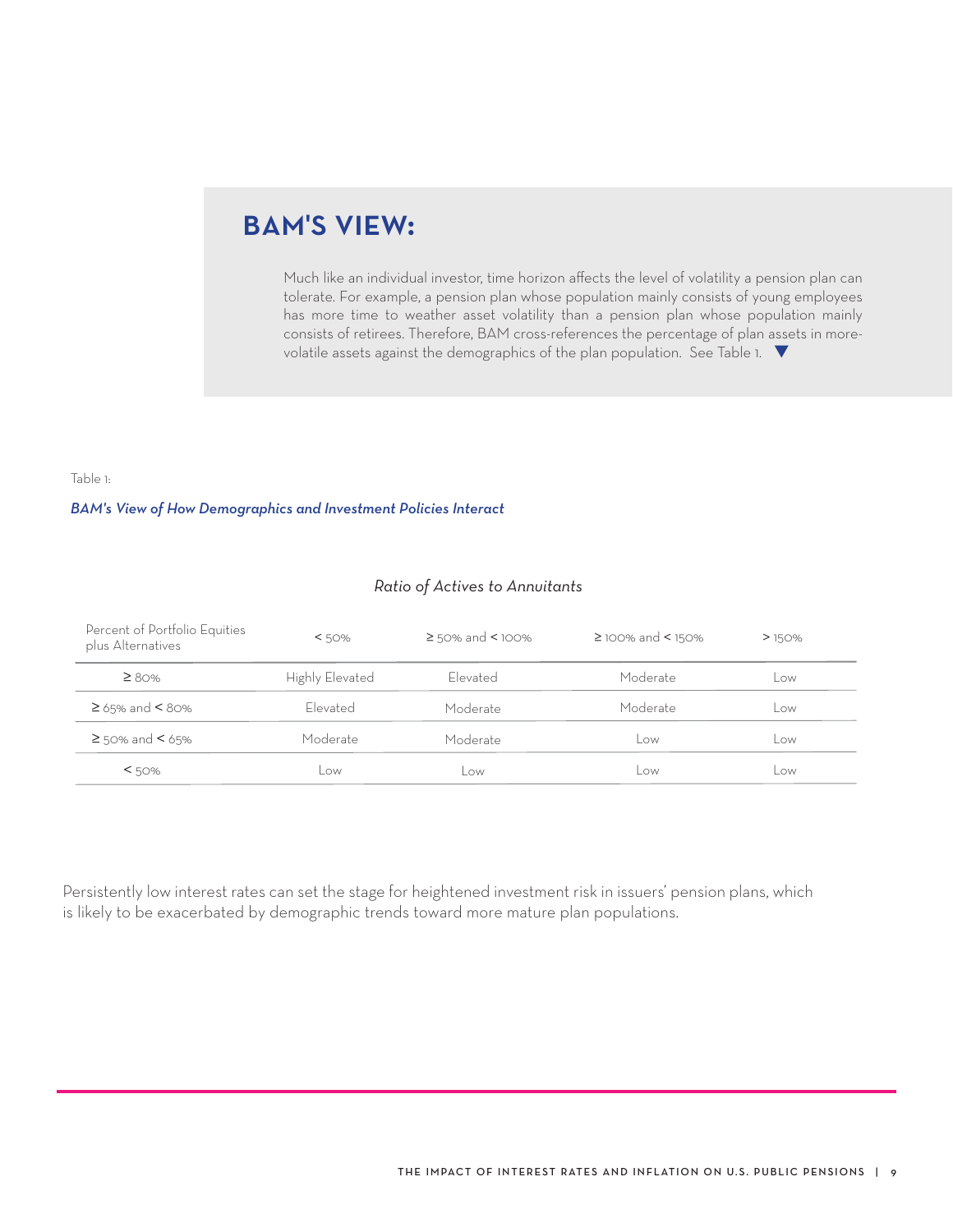# **SCENARIO** *2:*

# The Higher Interest-Rate, Higher Inflation Environment

The COVID-19 pandemic appears to have been a game-changer for the U.S. and global economies. Financial markets were severely shaken beginning in February 2020 as entire countries went into lock-down mode. In the U.S., the S&P 500 index slid about 34% from February 14 to March 23, 2020.*19* Aided by substantial Federal stimulus, the global economy and financial markets quickly began to show signs of a swift and massive recovery.*20* And, in 2021, we began to see an uptick in inflation.*21* It is unknown whether the increase in inflation is temporary or a harbinger of a longer-lasting trend. However, for the purpose of describing potential pension risk impacts in municipal credit analysis, we will assume a prolonged period of higher interest rates and higher inflation.

There are various potential impacts of a higher interest, higher inflation environment, and all have pension risk implications in municipal credit analysis.

- Potential impact on pension fund investment returns;
- Potential demographic impacts;
- Actuarial assumption changes and their impact on employer contribution requirements;
- Possible legislative reactions.

## IMPLICATION 1: POTENTIAL IMPACT ON PENSION FUND INVESTMENT RETURNS

Earlier in this paper we described the implications of persistent low interest rates. The implications of higher interest rates and higher rates of inflation are generally the opposite.

For instance, bond prices are inversely affected by changes in interest rates. When interest rates rise, demand for lower-coupon bonds drops, and prices fall.

To illustrate the impact of changes in interest rates on bond market performance, it is useful to compare changes in 10-year Treasury yields against the performance of the Bloomberg Barclays US Aggregate Bond Index.22 See Table  $2$  below.  $\blacktriangleright$ 

<sup>19</sup> S&P 500 index value was 3,380.16 on February 14, 2020 and was 2,237.4 on March 23, 2020

<sup>20</sup> For example, the S&P 500 index stood at 4,682.9 on November 22, 2021, nearly a 109% increase from the March 23, 2020 low.

<sup>21</sup> Year-over-year CPI-U index changes from February thru October 2021 were 1.7%, 2.6%, 4.2%, 5.0%, 5.4%, 5.4%, 5.3%, 5.4% and 6.2%. From U.S. Bureau of Labor Statistics November 23, 2021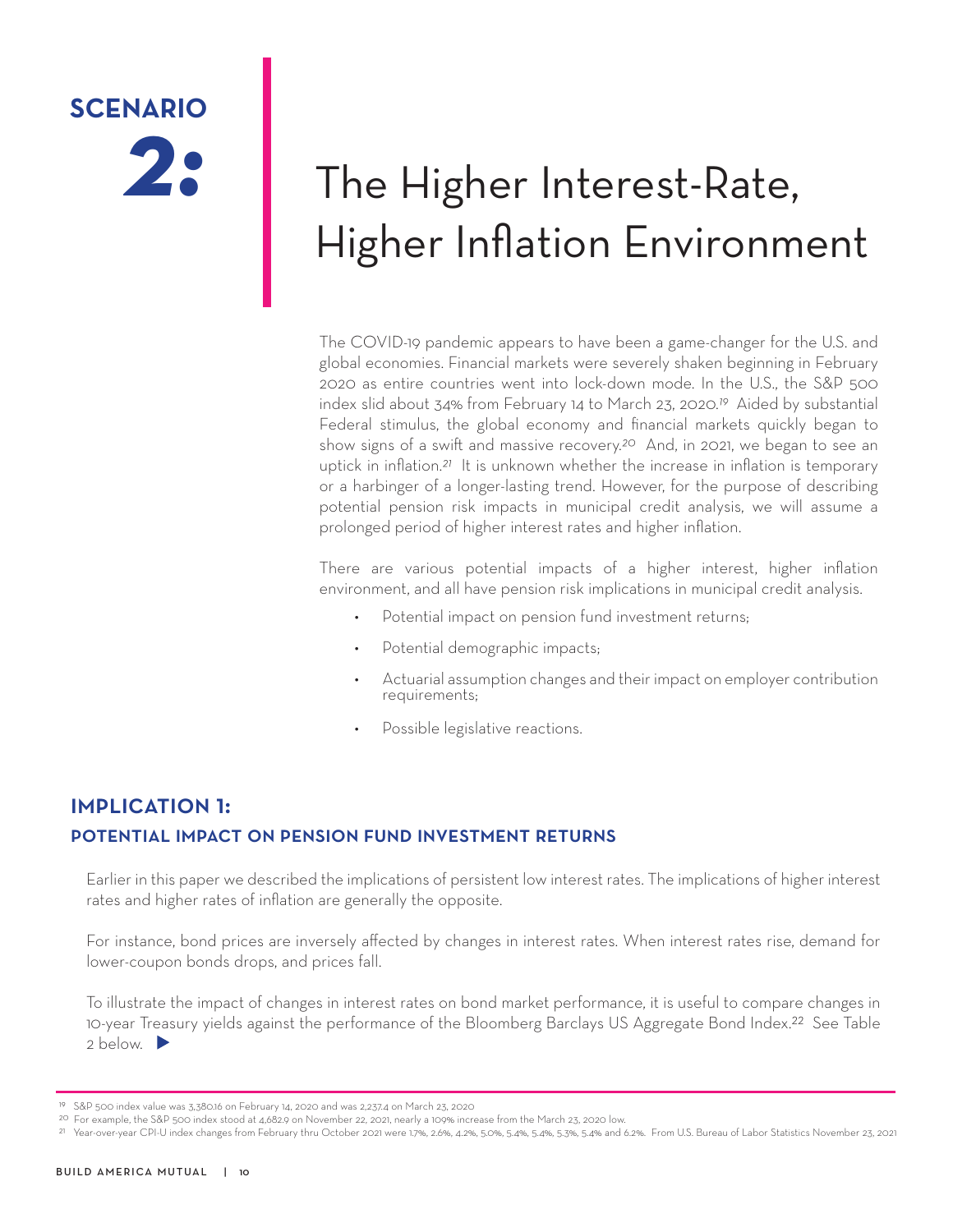Table 2:

### *Bond Returns and Changes in Treasury Yields*

| 10-yr Treasury Change:       | -4% to -3% | -3% to -2% | -2% to -1% | -1% to 0% | 0% to 1% | 1% to 2% | 2% to 3% |
|------------------------------|------------|------------|------------|-----------|----------|----------|----------|
| Count (# years):             |            | 2          | 8          | 13        | $\circ$  | 6        |          |
| Bloomberg Aggregate Returns: |            |            |            |           |          |          |          |
| Average                      | 32.60%     | 20.29%     | 11.18%     | 6.85%     | 3.84%    | 3.43%    | $-2.92%$ |
| Minimum                      | 32.60%     | 18.47%     | 5.24%      | $-1.60\%$ | $O.O1\%$ | $-2.02%$ | $-2.92%$ |
| Maximum                      | 32.60%     | 22.11%     | 16.00%     | 15.15%    | 8.96%    | 8.40%    | $-2.92%$ |

*Bloomberg Barclays US Aggregate Bond Index Returns Tabulated by Year-Over-Year Change in 10-Year Treasury Yields, 1981-2020*

Whereas market values of fixed-income investments are primarily driven by the interest and inflation environment, equity market valuations are driven by many different factors that affect investor demand.*23* Those factors include: reported corporate earnings; economic factors such as interest rates, unemployment rates and currency fluctuations; expectations of many items including revenues, profits and political changes; and, emotions such as greed and fear. Because equity pricing is affected by many factors besides interest rates and inflation, the correlation between actual historical stock market performance and levels of interest rates is less strong than it is for bond prices. There are many theoretical arguments that can be made about the outlook for future equity markets, including:

- The market run-up from the early pandemic crater through 2021 has borrowed or front-loaded returns from future years;
- Higher yields may cause some investors to prefer bonds over stocks as a less-risky investment, decreasing demand for stocks and depressing stock prices;
- Higher interest rates mean the discounted present value of future corporate profits will be lower;
- A higher cost of borrowing for consumers means less disposable income, which slows down spending, decreases demand for goods, and can result in a negative impact on stock prices.

## BAM's View:

While markets are unpredictable, most of these outlooks suggest that a higher-interest, higher-inflation economic environment sets the stage for less favorable investment performance than observed during the low-interest, low-inflation decade 2010 thru 2019. We described the impact of favorable pension fund asset performance on pension risk in credit analysis earlier in this paper. If pension fund asset performance is less favorable, potential impacts on pension risks are:

- Unfavorable asset performance would translate into higher adjusted unfunded liabilities and higher adjusted contributions, which would result in negative impacts to all of BAM's quantitative pension metrics.
- BAM's qualitative risk factors that are affected by unfunded liabilities may experience a negative impact:
	- The number of years needed to pay off unfunded liabilities may increase;
	- A higher incidence (or acceleration) of depletion dates;
	- Elevated demographic risk (more on this factor below).
- Elevated investment risk may continue to be an issue due to the continued trend of movement toward riskier asset classes as pension funds seek to justify higher discount rate assumptions, and/or search for higher asset returns.

23 This discussion draws from the article "What Factors Determine the Price of Stocks?" by Chirantan Basu at https://finance.zacks.com/factors-determine-price-stocks-2313.html

<sup>22</sup> This assumes that 10-year Treasury yields are an indication of the "interest rate environment" and that the Bloomberg Barclays US Aggregate Bond Index approximates "bond market performance." The 10-year Treasury yield change is based on the difference between beginning and end of year yields. Author's tabulations from Bloomberg Barclays US Aggregate Bond Index from www.bloomberg.com, 10-year Treasury yields from https://www.macrotrends.net/2016/10-year-treasury-bond-rate-yield-chart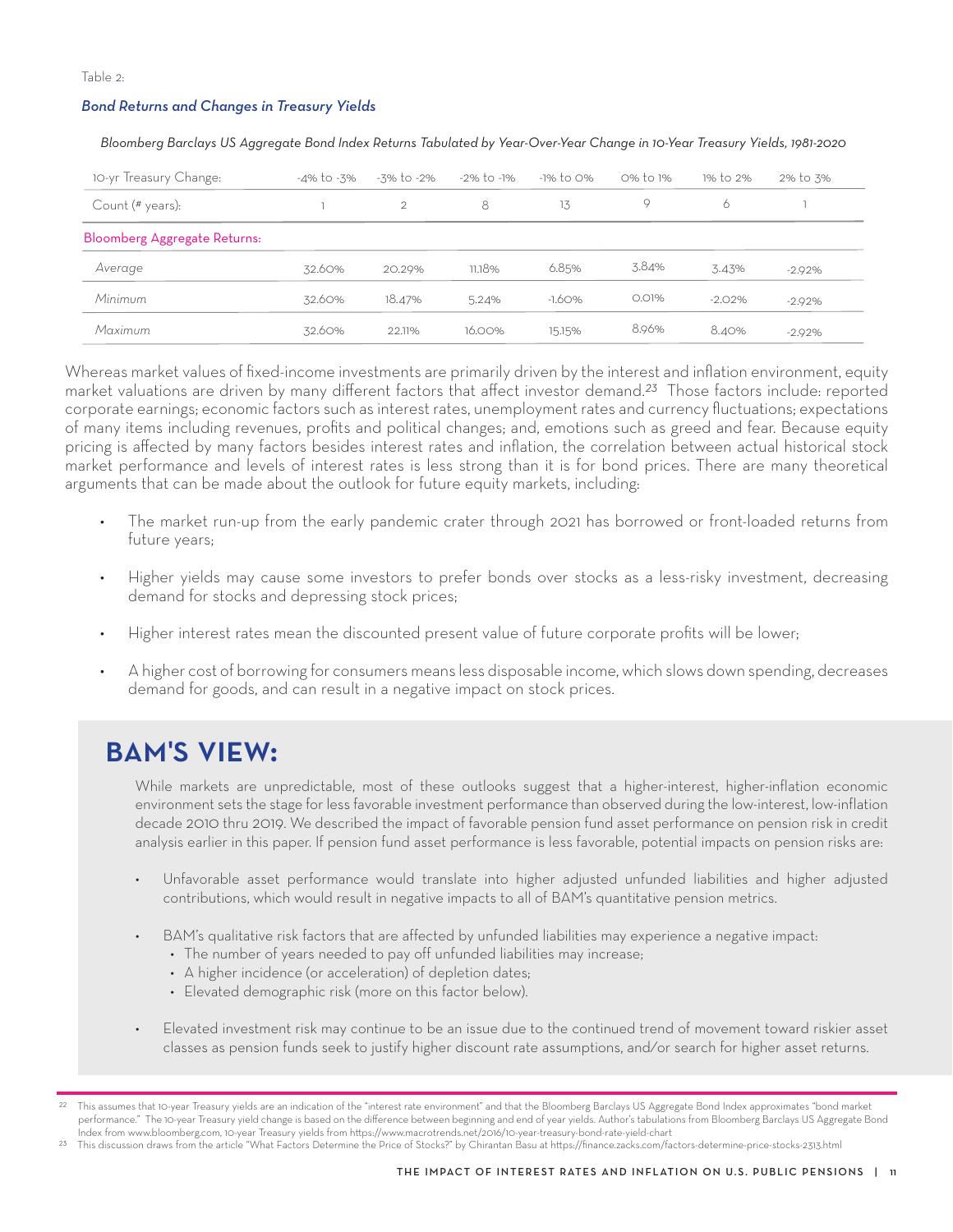## IMPLICATION 2: POTENTIAL IMPACT ON PENSION PLAN DEMOGRAPHICS

Most pension benefit formulas are a function of wages earned, or of average wages earned, at the end of employees' careers. If inflation rises, employees nearing retirement may become fearful of the impact inflation can take on the purchasing power of their pensions. Because actual wage increases usually include an inflation component, employees may delay retirement as a way to stave off the impact of inflation on their standard of living. At least since 2000, the ratio of active employees to retirees in U.S. public sector pension plans has steadily decreased.24 The trend of plan population maturation may slow down if employees delay retirement.

## BAM's View:

BAM considers demographic pension risk in the context of the funding ratio. As noted above, a higher inflation environment sets the stage for underperforming plan asset returns and generating higher liabilities because of wage increases to keep pace with inflation, both of which would increase unfunded liabilities. So, even if the pace of retirements slows down as employees seek their own hedge against inflation, BAM's assessed demographic risk could increase. See Table 3. ▼

Should employees delay retirement, those endof-career wage increases will work their way into the calculation of the employees' pensions. Higher pension benefit amounts translate into higher pension liabilities. Should the growth in pension plan liabilities outpace the growth in assets, unfunded liabilities will increase.

Of course, on an individual employer level, there may or may not be increased unfunded liabilities or any changes in retirement patterns. But in an increased inflation environment, the stage is set for these items to occur.

Demographic risk is an important factor in pension risk assessment for several reasons: (i) if the plan is underfunded and has a large retiree population, it is likely that employer contribution rates will increase, which increases budgetary burdens; (ii) most public sector pension plans require employee contributions, but the fewer active employees in a pension plan population, the less impactful that revenue source is in reducing unfunded liabilities; and (iii) if pension reform is needed, the most difficult reforms to enact are those that affect current retirees, but a large retiree population makes any reform affecting only active employees less impactful.

### Table 3:

### *BAM's View of How Demographics and Funding Ratios Interact*

### *Ratio of Actives to Annuitants*

| <b>BAM-Adjusted</b><br>Funding Ratio | < 50%           | $\geq$ 50% and < 100% | ≥ 100% and < 150% | >150% |
|--------------------------------------|-----------------|-----------------------|-------------------|-------|
| $<$ 50%                              | Highly Elevated | Highly Elevated       | Moderate          | LOW.  |
| $\geq$ 50% and < 70%                 | Highly Elevated | Moderate              | Moderate          | _OW   |
| ≥ 70% and < 90%                      | Moderate        | Moderate              | l ow              | LOW.  |
| $\geq$ 90%                           | Low             | Low                   | ∟OW               | _OW   |

24 See https://www.nasra.org/publicfundsurvey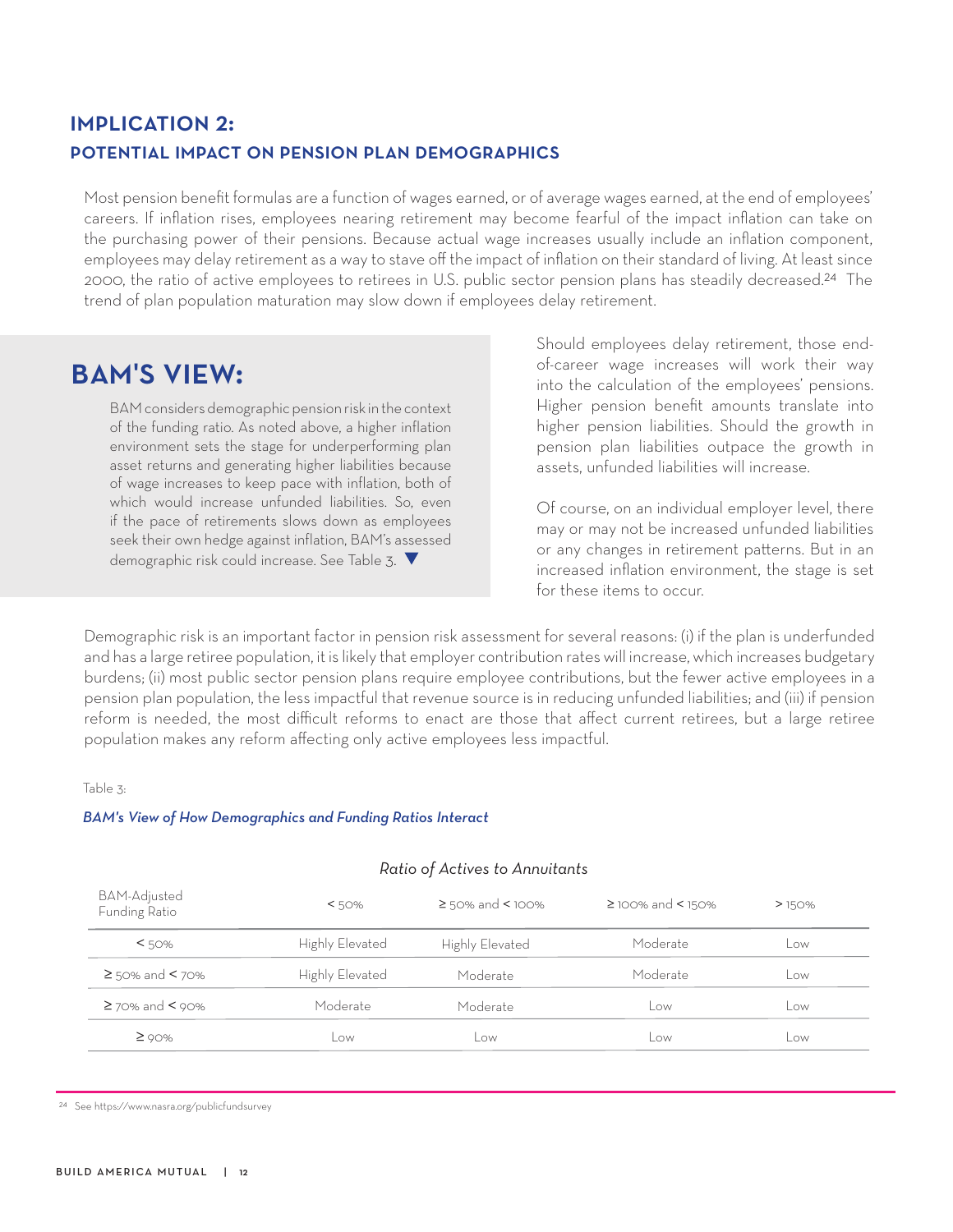## IMPLICATION 3: POTENTIAL IMPACT ON actuarial assumptions and employer contribution **REQUIREMENTS**

When actuaries determine pension plan contribution requirements,<sup>25</sup> they make a variety of assumptions in order to calculate projected plan benefits for each participant, and then discount them back to the valuation date to determine the pension liability. It's important to recognize that these assumptions are not necessarily arrived at independently. Under professional actuarial standards<sup>26</sup>, the assumptions must be reasonable for the intended purpose and when taken together. One element of reasonableness is that the assumptions should be internally consistent, a key example of which being the actuary's assumption regarding inflation. Earlier in this paper, we noted that the inflation assumption is part of the actuary's investment return, salary increase and future cost-of-living adjustment assumptions. For plans whose method of amortizing unfunded liabilities is based on an increasing schedule related to payroll growth, the payroll growth assumption is related to inflation as well.

Actuaries periodically review their assumptions for reasonableness and recommend changes when they believe that a pattern of experience has emerged that indicates a future long-term trend that is different from the current assumption. Thus, a temporary uptick in inflation may not be enough cause to raise the actuary's inflation assumption. However, the longer a period of higher inflation lasts, the more likely it will be that actuaries rethink their inflation assumptions.

Increasing the inflation assumption affects pension plan liabilities and employer contributions in the following ways: *27*

INVESTMENT RETURN ASSUMPTION: The investment return assumption is comprised of two parts: inflation and real return. The higher this assumption, the lower plan liabilities will be. We discussed earlier in this paper that a prolonged period of inflation sets the stage for a period of subpar investment performance, so it is possible that an increased inflation assumption will coincide with a decrease in the real return assumption, leaving the investment return assumption essentially unchanged. If the U.S. economy moves into a prolonged period of higher interest rates, pension plan investments may even migrate toward a higher allocation of fixed income instruments, taking some investment risk off the table and further supporting the notion of lower long-term real rates of return. Lastly, even if market trends seem to suggest decreasing the actuarial investment return assumption, changes tend to happen very slowly over time. Therefore, investment return assumptions are unlikely to change materially solely as a result of a new period of higher inflation.

**SALARY INCREASE ASSUMPTION:** The actuary's salary increase assumption is generally comprised of two parts: inflation and merit increases.*28* An increase to the inflation assumption will generally result in an increase in pension liabilities related to active employees because their projected benefits will be higher.

<sup>&</sup>lt;sup>25</sup> This statement is made assuming contributions are calculated on an actuarial basis, which is not always the case. However, plan liabilities are always calculated on an actuarial basis. 26 Actuarial Standard of Practice (ASOP) 4, "Measuring Pension Obligations and Determining Plan Costs or Contributions," ASOP 27, "Selection of Economic Assumptions for Measuring Pension Obligations," and ASOP 35, "Selection of Demographic and Other Noneconomic Assumptions for Measuring Pension Obligations."

<sup>27</sup> This discussion centers on the impact to pension plan funding calculations, and not on accounting expense under GASB 68 methodology.

<sup>&</sup>lt;sup>28</sup> There may also be a component of the salary increase assumption related to progression and promotion.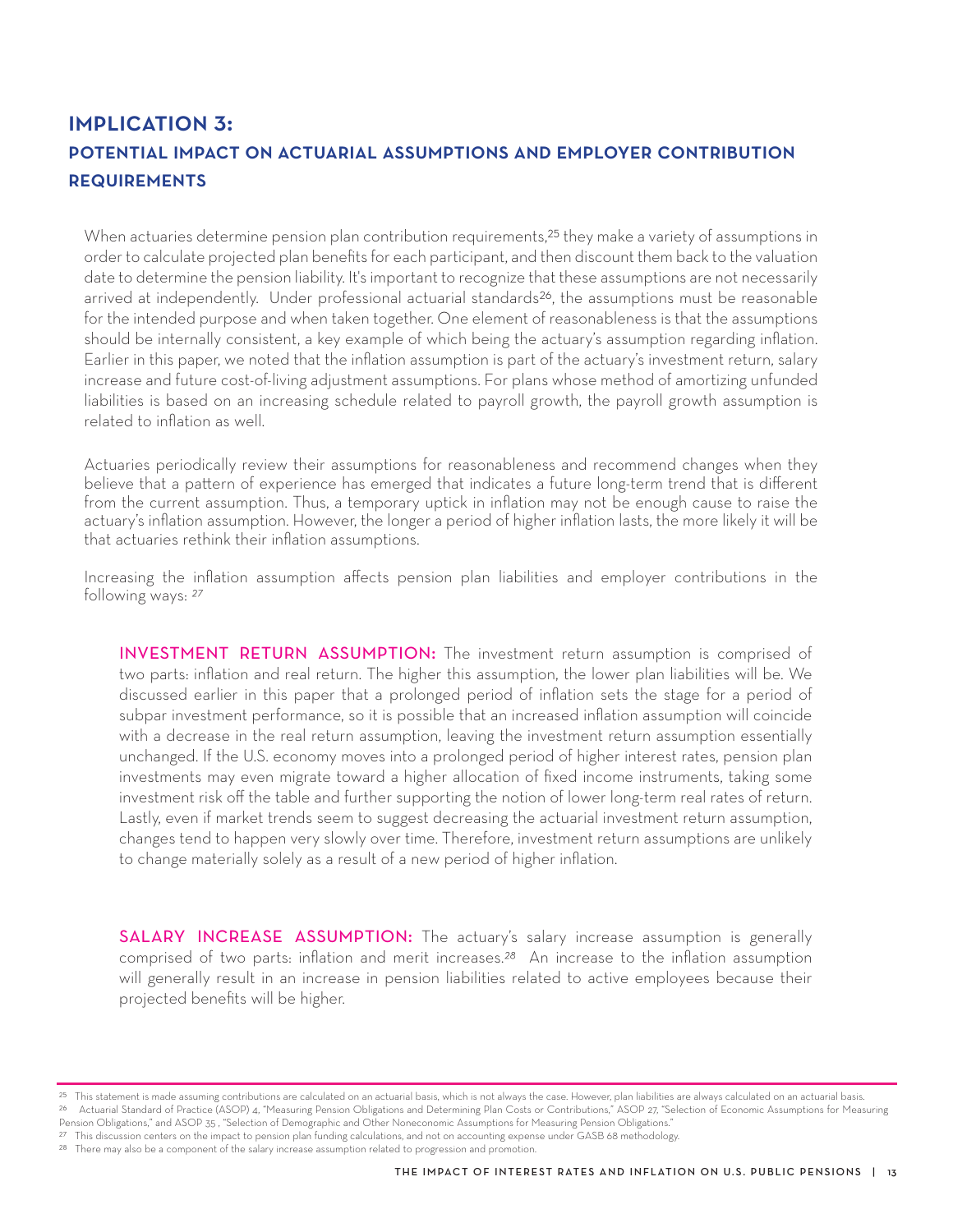COST-OF-LIVING ADJUSTMENT ASSUMPTION: For plans that offer them, retiree pension cost-of-living adjustments are usually tied to inflation in some manner.*29* An increase in the inflation assumption will result in higher pension plan liabilities, because retirees' pensions will be assumed to increase at a higher rate in the future.

**PAYROLL GROWTH ASSUMPTION:** This assumption is important for pension plans who plan to amortize their unfunded liabilities as part of an employer contribution that is tied to to total payroll.*30* If an increased inflation assumption causes the payroll growth assumption to increase, then the unfunded liability amortization component of future contributions would be assumed to increase at a steeper rate. It follows that a steeper rate of increase means a lower starting point — which could provide some near-term relief from the contribution increases resulting from the higher salary increase and COLA assumptions noted above.

## BAM's View:

In terms of pension risk in municipal credit analysis, actuarial assumption changes related to an increased inflation assumption would be expected to increase pension plan liabilities and contribution requirements, thereby increasing budgetary strains. Plans whose amortization of unfunded liabilities is tied to payroll growth may experience short-term budget relief, but may see an increased incidence of inadequate funding and even negative amortization.*31* Overall, this would present an overall increase to pension-related credit risk.

Although the act of revising actuarial assumptions to better reflect future inflation may result in an elevated assessment of pension risk in the short term, failing to revise the assumptions and allowing the impact of inflation to affect plan liabilities and costs as higherthan-expected inflation occurs is ultimately a greater risk factor. The former approach allows for a gradual pay-down of liabilities related to increased inflation, whereas the latter approach opens the door to the back-loading of costs and potential unwelcome budget surprises.

<sup>&</sup>lt;sup>29</sup> Some pension plans provide fixed percentage COLAs that are not related to the actual rate of inflation.

<sup>30</sup> This is a common practice among U.S. public sector pension plans.

<sup>&</sup>lt;sup>31</sup> Negative amortization occurs when contributions are so low that they allow unfunded liabilities to increase during the year. In BAM's view, this is a significant pension risk.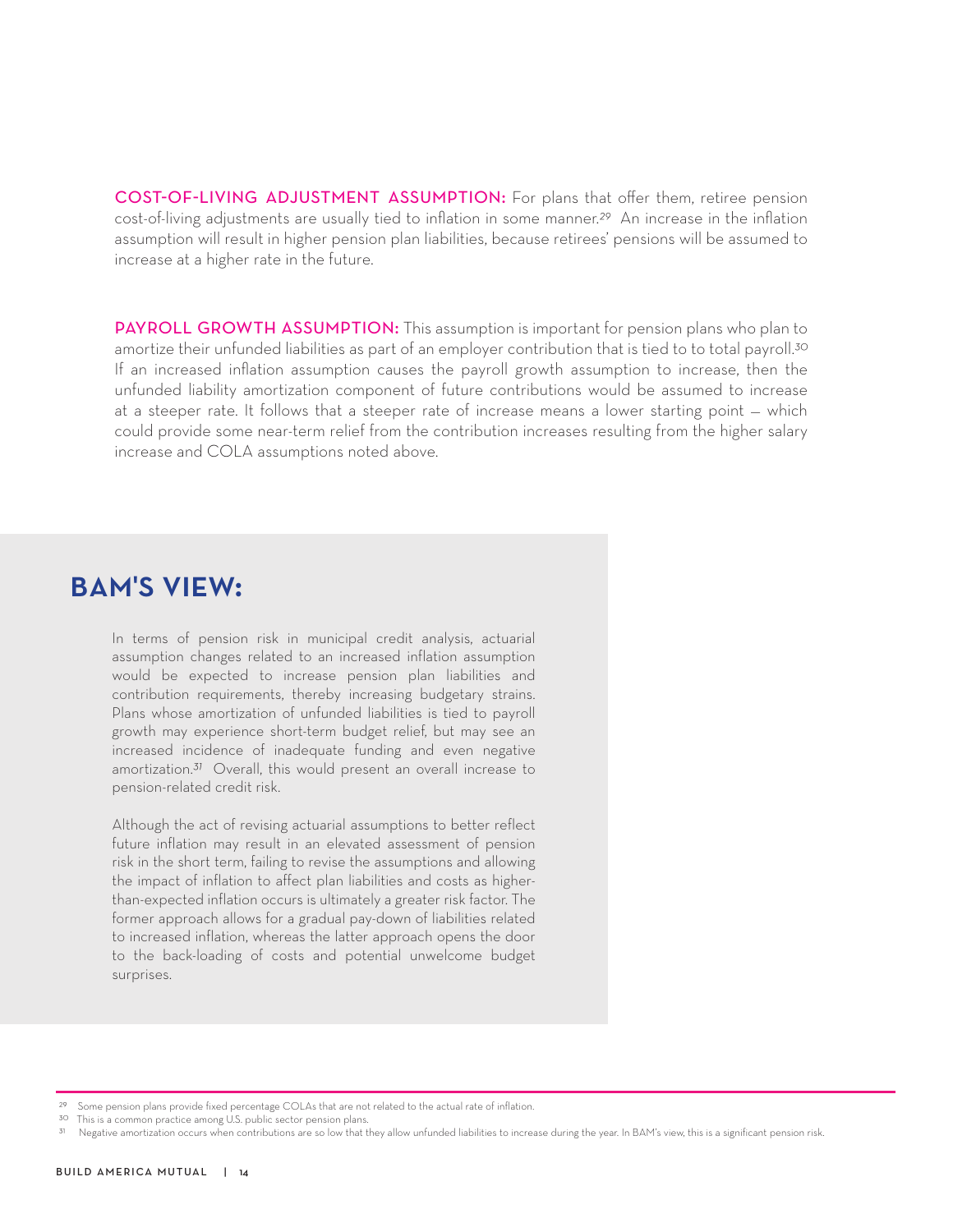### IMPLICATION 4: POssible legislative reactions

One potential public sector employer reaction to an increased inflation scenario would be to recognize the erosion of pensions' purchasing power for current retirees. To the extent that pension plans do not already provide cost-of-living adjustments to retirees' pensions, or only provide them on an ad hoc basis, it's possible that unions or retiree groups may push for unplanned COLAs. Adding pension liabilities creates a need for additional employer contributions, which can add to budgetary pressures caused by pensions. Therefore, such a benefit increase would be seen as a negative from a credit perspective.

Under the appropriate conditions, public sector pension plans may be candidates for de-risking: transferring plan assets and liabilities to insurance companies who agree to pay benefit obligations to pensioners*32* in return for a premium. Essentially, the transaction is a mass-purchase of insured annuities for a group of plan members. The premiums charged by the insurance companies are a function of the interest rate environment, so when rates are low, premiums are high. This transaction allows the employer to completely discharge its pension obligations to the plan members whose liabilities are transferred. This strategy has been in use with private sector pensions for many years because their funding interest rates are related to Treasury rates and plans are generally well-funded.

During the prolonged era in which Treasury rates have been well below public funds' investment return assumptions, the insured annuity premiums were too expensive for this strategy to be an option.*33* However, if interest rates rise enough to make the annuity premiums comparable to the liabilities to be transferred, and if the plan is well-funded enough to make this strategy not a detriment to other plan members whose liabilities remain with the plan, then de-risking can be a viable option for plan sponsors. In terms of pension risk, a de-risking transaction would be a positive for various reasons, including that a smaller pool of plan assets would generate less contribution volatility if financial markets experience turbulence.

<sup>32</sup> The typical de-risking transaction involves terminated vested and/or retiree groups of plan members: those whose pensions and payment terms are already clearly defined.

In other words, the cost of the insured annuity was significantly higher than the liabilities being held by the pension plan.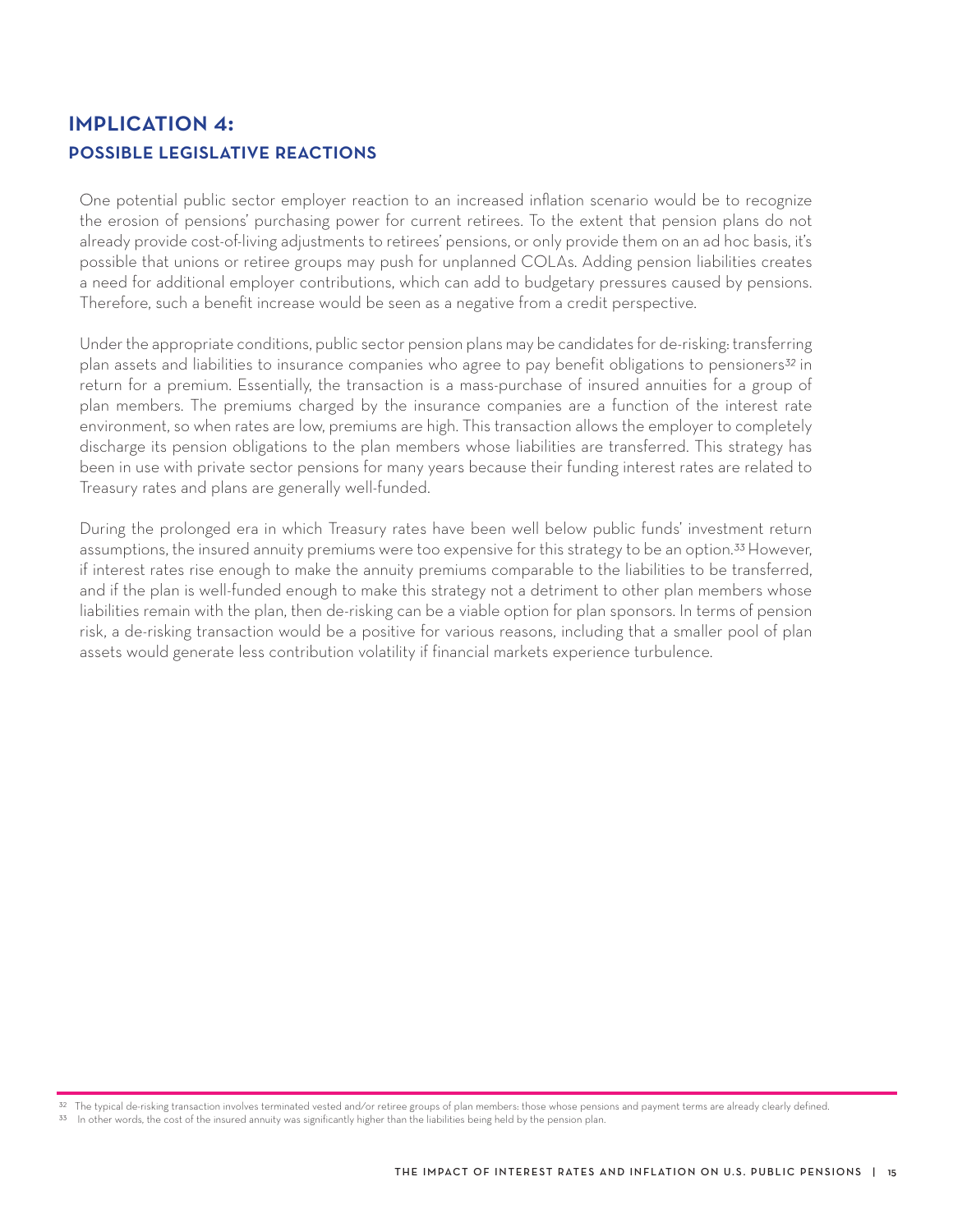## Summary

Persistently low interest rates correlate to factors such as low inflation and favorable stock market performance. Actual experience over the ten-year period 2010 thru 2019, a period of actual low interest rates, has borne out these theoretical correlations. Not all of the observed trends associated with persistently low interest rates will apply to every issuer. However, based on BAM's methodology, the impact of these trends on pension/OPEB risk is generally positive. The catch, however, is that issuers have tended to assume more investment risk in their pension asset allocations, and may continue to do so should the low interest rate environment persist. The potential volatility in assuming more investment risk is a major concern, because an economic downturn can increase pension funding budget requirements to unacceptable levels—heightening the risk of crowding out an issuer's ability to pay its debts.

A higher interest, higher inflation environment sets the stage for subpar asset performance and increased pension liabilities, leading to potential increases in unfunded pension liabilities. A related concern is the possibility of salary increases that exceed historical trends and legislative actions to grant retiree cost-of-living adjustments, both of which would be expected to increase pension liabilities. Should unfunded liabilities rise, then employer contributions would need to increase, elevating budgetary pressures that can affect issuers' abilities to pay their debts.

We do not know if the current rise in inflation is temporary. This paper has set out a theoretical framework BAM's analysts use when assessing the credit risk impact from different trends that can arise based on the interest/inflation environment. Ultimately, low interest-rate/low inflation and higher interest-rate/higher inflation environments will affect different bond issuers differently, and municipal bond analysts and investors should continue to apply granular analysis when evaluating the credit outlook for specific holdings.